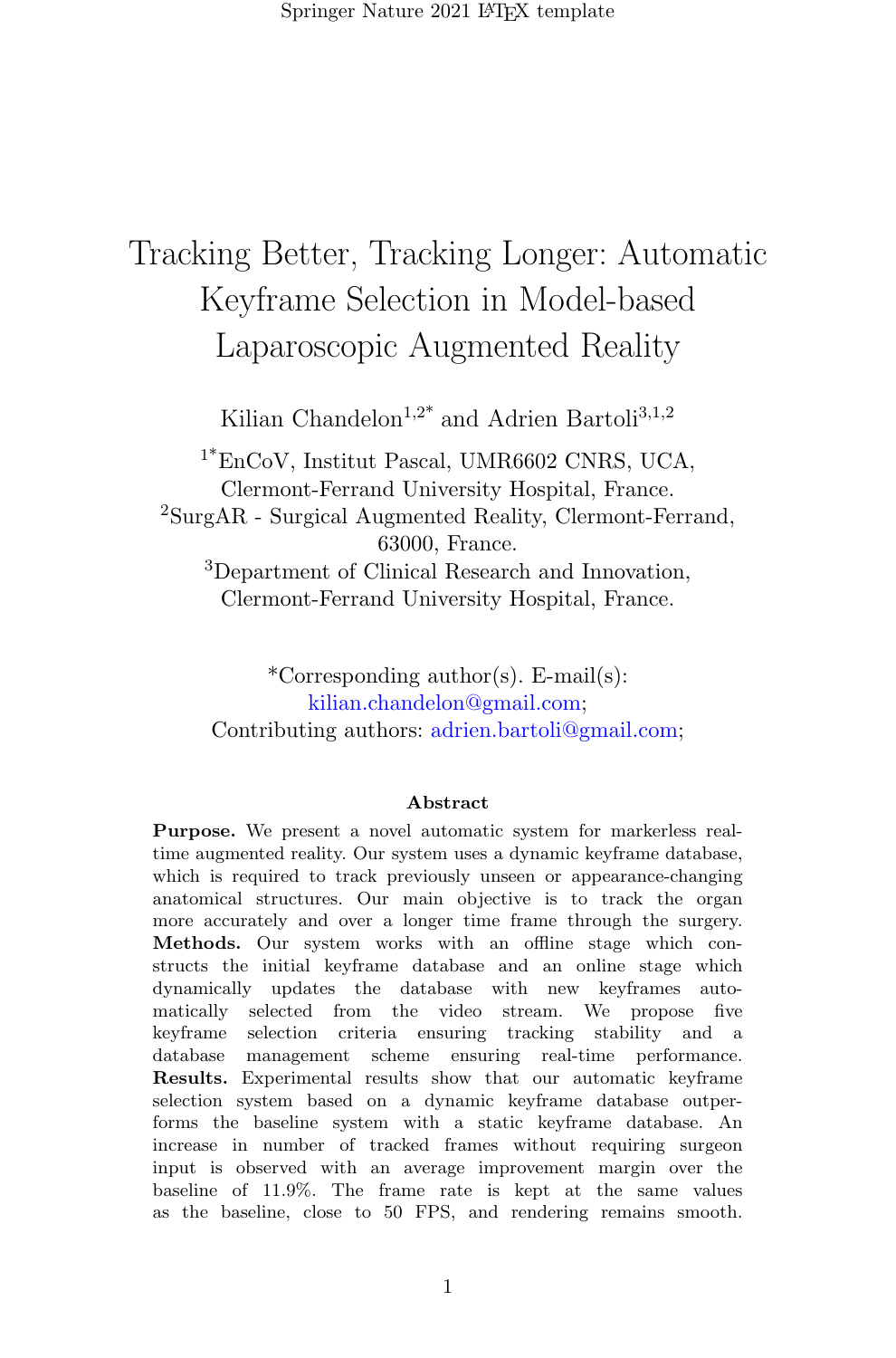Conclusion. Our software-based tracking system copes with new viewpoints and appearance changes during surgery. It improves surgical organ tracking performance. Its criterionbased architecture allows a high degree of flexibility in the implementation, hence compatibility with various use cases.

Keywords: laparoscopy, keyframes, automatic selection, database management, model-based augmented reality, surgical navigation

## 1 Introduction

In laparoscopic surgery the surgeon uses small incisions and a camera to operate in the abdominal cavity. A major challenge is to accurately localise and visualise sub-surface anatomical structures, which can be alleviated by Computer-Assisted Surgery (CAS). A key tool in CAS is Augmented Reality (AR), which consists in displaying visual information such as the tumours available from preoperative data –MRI or CT– directly in the intraoperative view. Implementing AR efficiently requires markerless real-time organ tracking, which is yet unresolved in the general case and forms our main focus.



<span id="page-1-0"></span>Fig. 1 Overview of the existing CAS-AR pipeline used in [\[1\]](#page-7-0), exploiting a model-based tracking system. We use this pipeline and make a core technical contribution made to the tracking system.

Specifically, we endeavour to improve the state-of-the-art model-based tracking system already in use in several CAS-AR pipelines, such as [\[1\]](#page-7-0). We use the same CAS-AR pipeline as [\[1\]](#page-7-0), which we reproduce in figure [1.](#page-1-0) The tracking system represents an essential part of this pipeline. It works by computing keypoint correspondences such as SIFT [\[2\]](#page-7-1) between the current laparoscopic frame and a set of reference laparoscopic frames called keyframes, then computing camera pose from the correspondences. Because the keyframes are registered to preoperative 3D model in the prior steps of the CAS-AR pipeline, chaining the transformations then allows one to transfer information from the preoperative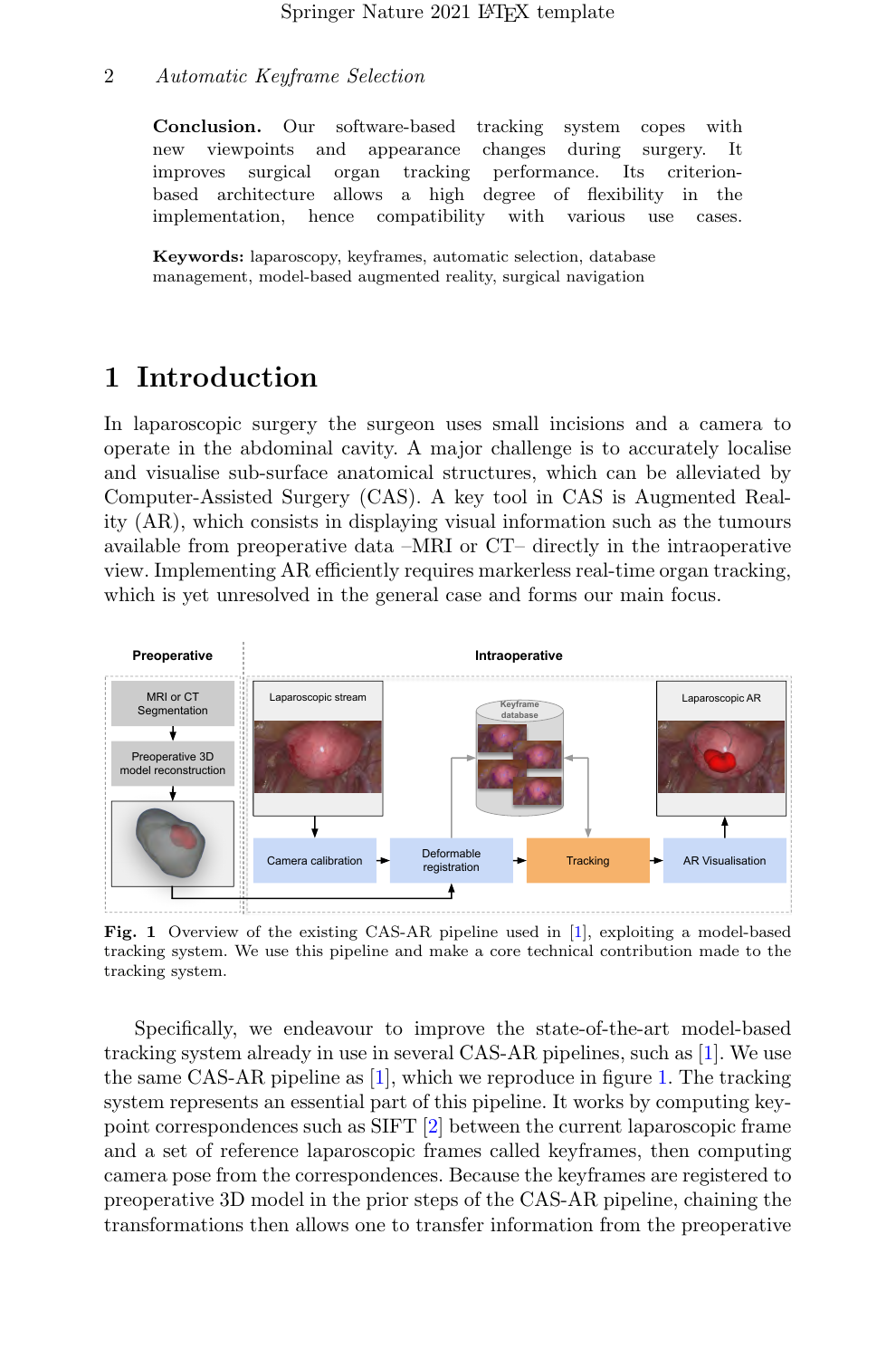3D model to the current frame, and fuse them to realise AR. The tracking system in [\[1\]](#page-7-0) uses a database of keyframes constructed at the beginning of surgery. A major limitation is that the keyframe database is thus static, whereas new parts of the organ become visible and the organ appearance changes during surgery. This hinders the performance of organ tracking.

Our objective is to track the organ more accurately and on a longer timeframe through the surgery, by taking into account the greatest number of possible surgical events. We propose an improved tracking system with a dynamical keyframe database system, where the keyframes are automatically updated as and when needed. This is a challenging problem because the selection of keyframes is multi-criteria and critical, for adding the wrong keyframe causes tracking drift. The size of the database must be scalable, with the ability to forget keyframes, in order to maintain the real-time tracking performance.

Automatic keyframe selection is a problem encountered in many offline and real-time computer vision tasks, including camera pose estimation and 3D reconstruction with Simultaneous Localisation And Mapping (SLAM) [\[3,](#page-7-2) [4\]](#page-7-3) or visual odometry [\[5\]](#page-7-4). The selected keyframes must cover the visible space but not be redundant. The keyframe system may be used with a vocabulary tree to organise the keypoint descriptors and speedup matching, as in [\[6,](#page-7-5) [7\]](#page-7-6). The core problem in keyframe selection is the definition of criteria to decide if the current frame can be appropriately considered to form a new keyframe. Existing criteria fail to address the complexity of the laparoscopic surgical environment. The problem of dynamic keyframe selection was overlooked in [\[1\]](#page-7-0). Our main contribution is a set of five criteria which, when combined, allows the tracking system to trigger the addition of a keyframe to the database.

## 2 Materials and Methods

#### 2.1 *StaticDB*: baseline static keyframe database system

Our system is a re-implementation following the method and algorithm descriptions from [\[1\]](#page-7-0). Some slight implementation differences may thus exist. StaticDB has an offline and an online stage, as shown in figure [2.](#page-3-0) The offline stage constructs the static keyframe database. It assumes the organ remains rigid to a good extent during surgery. It uses Structure-from-Motion (SfM) [\[8,](#page-7-7) [9\]](#page-7-8) to compute the keyframe poses and Iterative Closest Point (ICP) to compute the deformable transformation with respect to the preoperative 3D model. The keyframes are then preprocessed with resizing, channel selection and gaussian blurring, and keypoints extracted using POPSIFT [\[10\]](#page-7-9), a GPU implementation of SIFT. Finally, the keypoint descriptors are stored in a multi-vector database.

The online stage processes the current frame of the video stream in realtime. The frame is first preprocessed similarly to the keyframes. Keypoints are then extracted with POPSIFT and matched to the keypoint database using Brute Force Matching (BFM). Finally, camera pose is computed from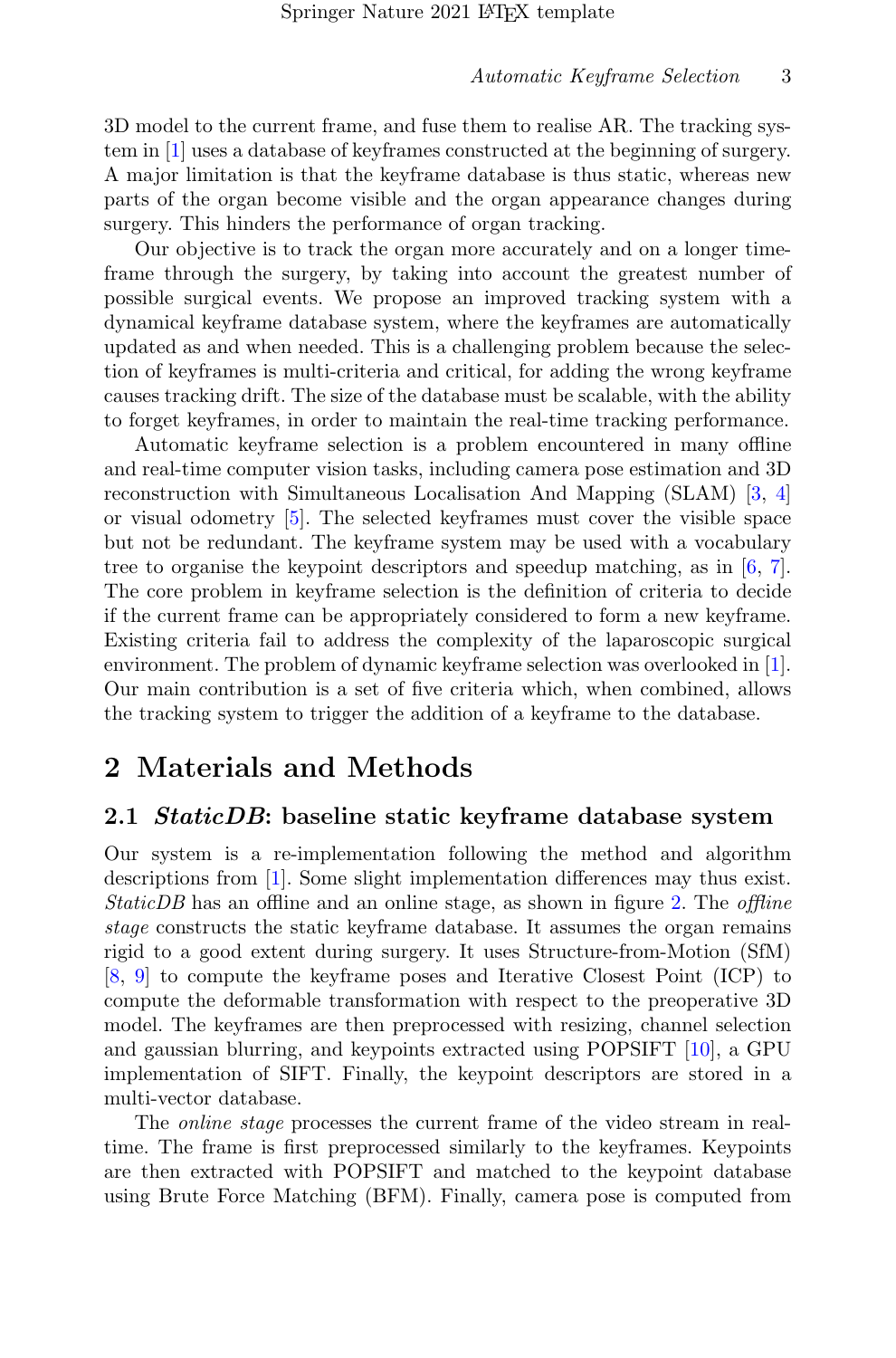

<span id="page-3-0"></span>Fig. 2 Existing tracking system from [\[1\]](#page-7-0) with a static keyframe database and its proposed extension with a dynamic keyframe database

the correspondences by a RANSAC-P $nP$ , whose inliers are refined by a second PnP, and AR displayed.

### 2.2 DynamicDB: proposed dynamic keyframe database system

We extend *StaticDB* with a dynamic database part using two new steps: keyframe selection and database management. We keep the keyframe database's static part to ensure that the overall system does not drift by completely losing long-term focus on the organ.

The keyframe selection step selects new keyframes from the video stream. It tests the current frame with five necessary criteria. The first two criteria determine if the database lacks knowledge of the surgical field covered by the frame. C1 is passed if the number of keypoint matches to the keyframe database is lower than 50 and C2 is passed if the number of RANSAC-PnP pose estimation inliers is lower than 8. The last three criteria determine if the frame is good enough in terms of pose and focus. The pose quality involves two criteria. C3 is passed if the pose estimation root mean square reprojection residuals is lower than 0.4 % of the image diagonal and C4 is passed if camera jerk in normalised SfM units is lower than  $1 \text{ s}^{-3}$  (high jerk, hence high frequency, is typical of pose instability). The focus quality involves C5, which is passed if the frame Laplacian variance is lower than 2.9 % of the maximum image intensity. Each criterion acts on a specific parameter of the keyframe selection module. They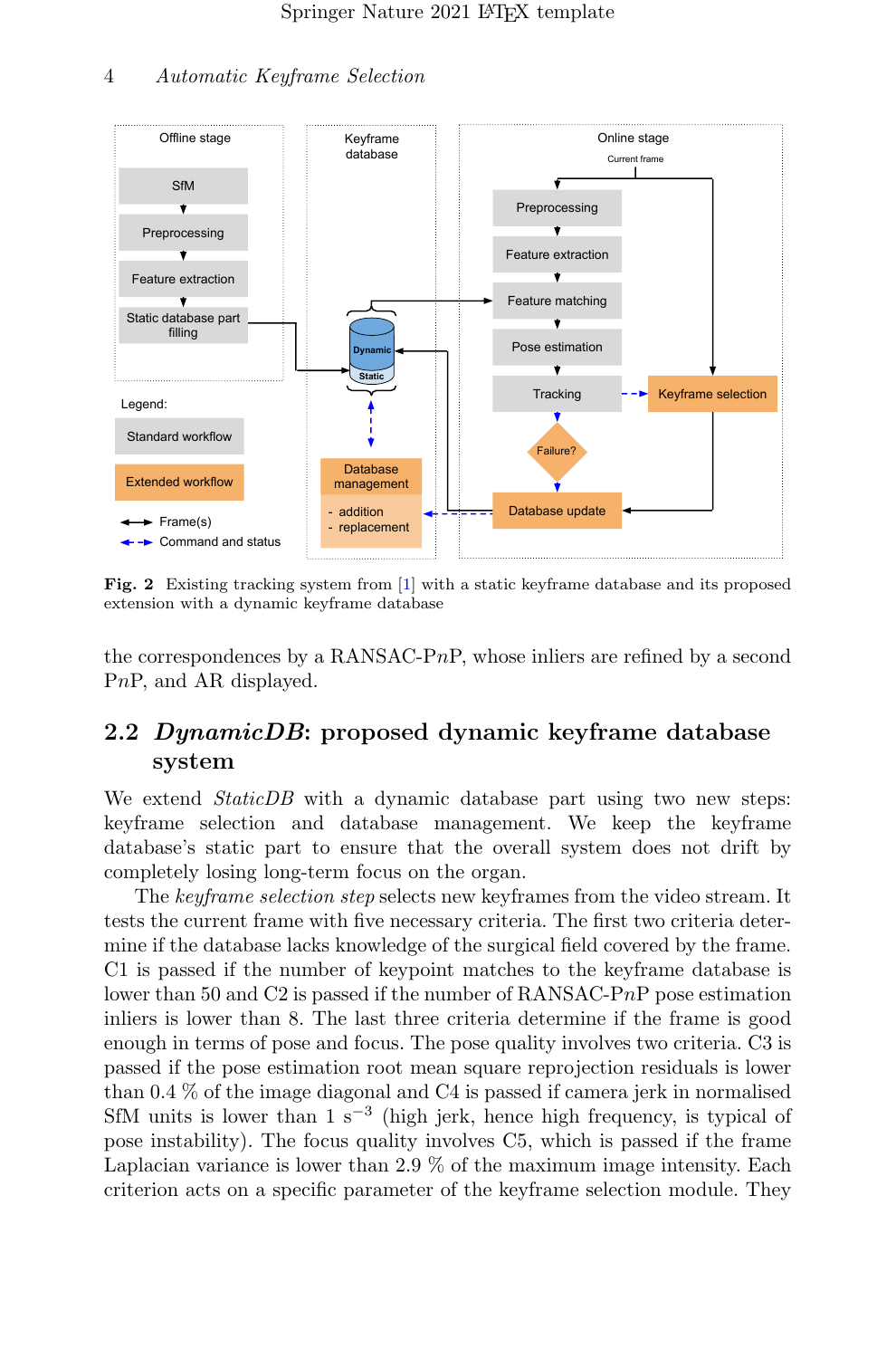are not directly correlated and the thresholds they involve were thus chosen on an individual basis with regard to the expected results with empirical trials.

The selection of a keyframe is the result of a sequential validation of the above criteria. Being necessary, they are combined with the 'and' operator, making their order of test only important for algorithmic efficiency. Indeed, some criteria have a higher computation time, as shown in table [1.](#page-4-0) In our implementation, we thus check them in ascending order of computation time, i.e., C1, C2, C3, C4 and lastly C5.

<span id="page-4-0"></span>Table 1 Computational time of the five criteria used in our proposed dynamic keyframe database system named DynamicDB. The tests ran on a PC with Linux, CPU Intel i9-10900K and GPU Nvidia RTX 2080Ti. The average value, standard deviation  $\sigma$ , minimum and maximum computation time are given for each criteria.

|                | Computation time $(\mu s)$ |          |          |          |  |  |
|----------------|----------------------------|----------|----------|----------|--|--|
| Criteria       | Average                    | $\sigma$ | Min      | Max      |  |  |
| $_{\rm C1}$    | 0.020                      | 0.004    | 0.017    | 0.118    |  |  |
| C <sub>2</sub> | 0.021                      | 0.003    | 0.016    | 0.038    |  |  |
| C <sub>3</sub> | 8.628                      | 7.719    | 3.019    | 56.513   |  |  |
| C <sub>4</sub> | 15.046                     | 4.852    | 10.977   | 80.017   |  |  |
| C5             | 6799.952                   | 353.936  | 6395.590 | 7664.350 |  |  |

Lastly, we add a keyframe to the database only if tracking failed for three consecutive frames, which was observed to reduce the number of undesired selections.

The database management step updates the dynamic database part with the selected keyframes so as to maintain real-time tracking performance. Obviously, the more keyframes, the slower the processing. We thus determine a maximal size  $N$  of the database a priori. This size depends on many factors, including the system implementation and the hardware capacity; we determine it experimentally. The database management step adds the selected frame and drops out a past keyframe if the database size exceeds N. The drop out criterion takes into account the amount of time which passed since a keyframe was last used, allowing the replacement of the keyframes which happen to no longer be relevant to tracking.

## 3 Experimental Results and Discussion

We have compared  $DynamicDB$  to our re-implementation of  $StaticDB$  on seven laparoscopic videos, showing the uterus with rigid and non-rigid movements with instruments generating smoke and bleeding. Our main evaluation criterion is the number of frames for which the uterus is tracked. We ran the tests on a PC with Linux, CPU Intel i9-10900K and GPU Nvidia RTX 2080Ti. We found the maximum size of the dynamic database to be  $N = 30$  for a framerate greater than 25 fps.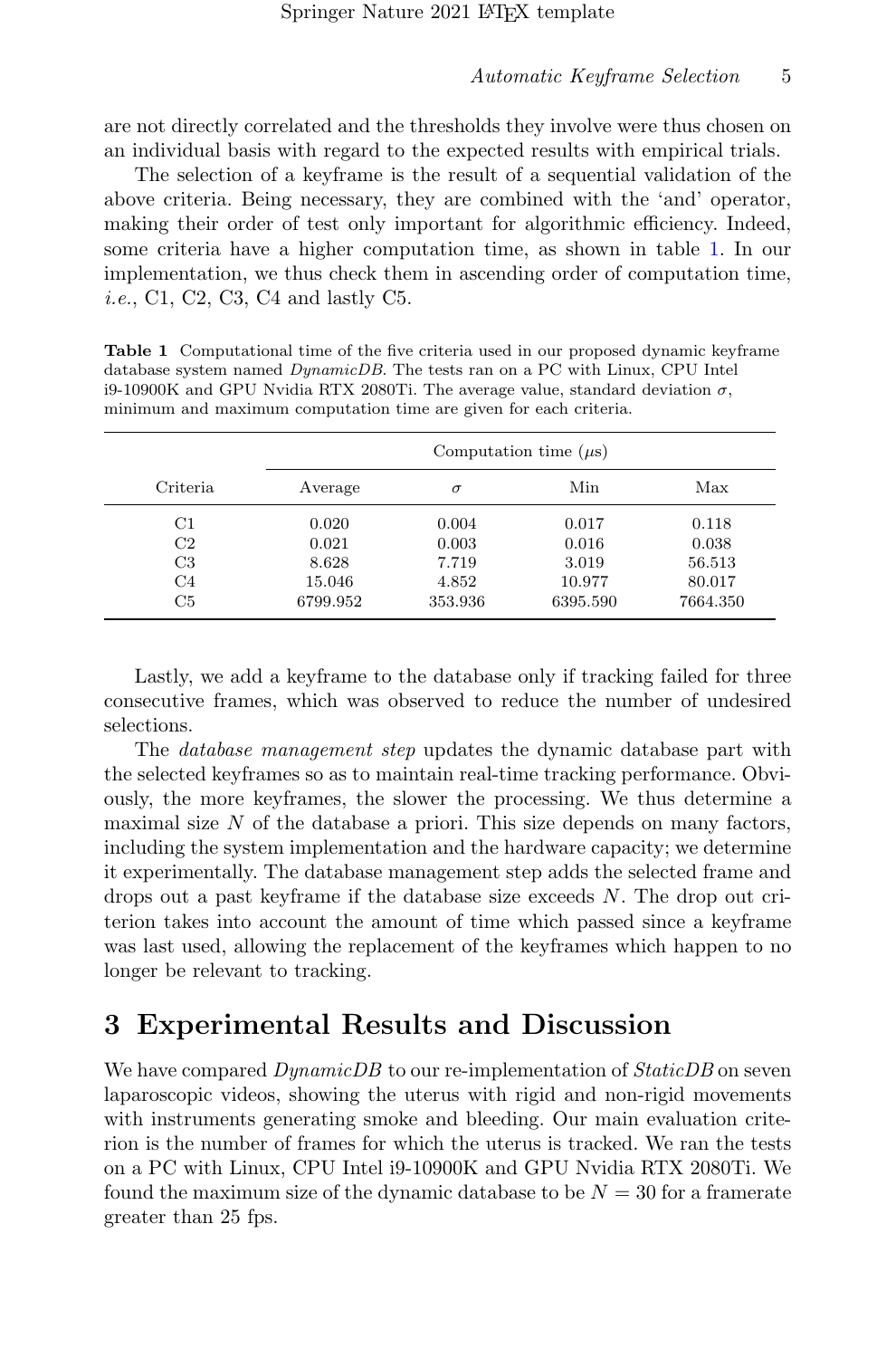The experimental results are shown in table [2.](#page-5-0) A general increase in number of tracked frames is observed with DynamicDB, with an average improvement margin over *StaticDB* of 11.19  $\%$ . The observed differences depend on the nature of the surgical scene and the movements of the organ. We have observed a stronger improvement when the organ deforms and a larger area is explored. As these experiments are retrospective, they do not take the user reaction to the tracking failure into account, which could lead to an even stronger increase. In other words, DynamicDB could modify the user's behaviour and lead to an even greater number of frames being tracked. As an example, a tracking failure, caused by a failure to match the current frame to the database, interrupts the AR display. Should they require AR, the user would react by naturally reverting to a spatial configuration for which AR was earlier shown. Furthermore, the improvement margin is also strongly linked to the static part of the keyframe database filled with SfM data: these keyframes are strong elements that cannot be modified and therefore impact the initialisation and the results.

| Video                                           | Number                                               | Frames tracked with                                         | Frames tracked with                                         | Difference                                                                       |
|-------------------------------------------------|------------------------------------------------------|-------------------------------------------------------------|-------------------------------------------------------------|----------------------------------------------------------------------------------|
| index                                           | of frames                                            | $StaticDB$ $(\%)$                                           | $DynamicDB(\%)$                                             | $(\%)$                                                                           |
| $\overline{2}$<br>3<br>$\overline{4}$<br>5<br>6 | 1892<br>1554<br>2207<br>1475<br>5484<br>0514<br>3250 | 55.57<br>95.75<br>32.02<br>80.24<br>73.09<br>85.78<br>96.12 | 75.15<br>95.91<br>73.17<br>80.30<br>77.94<br>96.09<br>98.34 | $+19.58$<br>$+00.19$<br>$+41.15$<br>$+00.06$<br>$+04.84$<br>$+10.31$<br>$+02.22$ |

<span id="page-5-0"></span>Table 2 Comparison statistics in number of tracked frames.

Figure [3](#page-6-0) gives details on video  $#3$ , where the laparoscope and the uterus are moved to extreme positions. Static DB failed after 45 seconds while  $Dynamic$ icDB succeeded for all frames where the organ is sufficiently rigidly related to its model. Both methods are equivalent in terms of framerate, with averages of 47 fps and 46 fps respectively, well above the 25 fps of the video stream and we did not observe a visual difference in terms of rendering smoothness.

## 4 Conclusion

Our new tracking system shows that dynamical model update improves organ tracking. Specifically, it allows tracking to succeed in spite of new viewpoints and dynamic appearance changes. Our system is entirely software-based, it can thus easily integrate any CAS-AR suite and be extended with multiple criteria depending on the use case. We plan to improve our system with additional selection criteria, especially blur quantification to achieve invariance to organ texturing, and adding an explicit representation of the spatial coverage of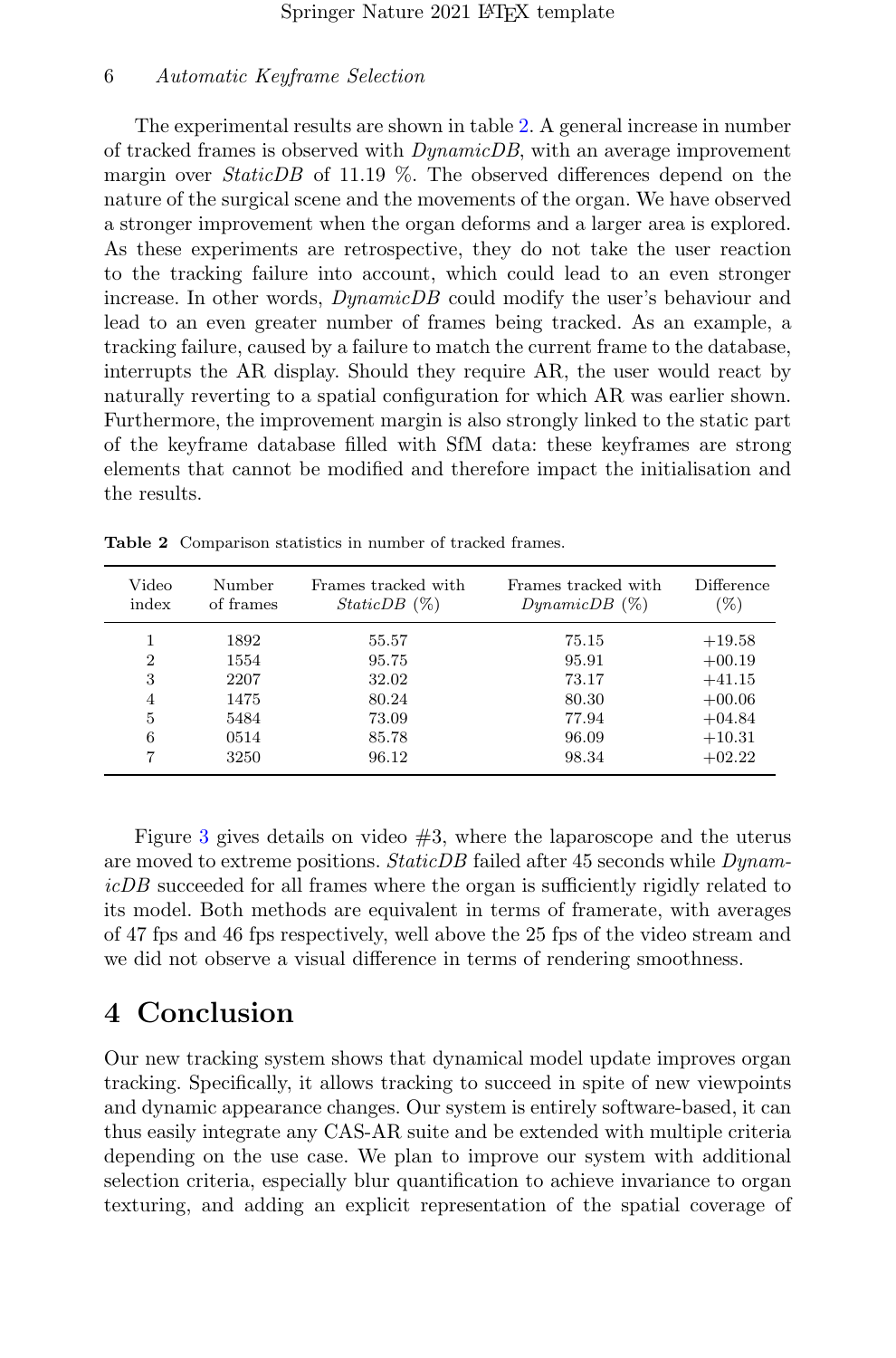

<span id="page-6-0"></span>Fig. 3 Detailed comparison between  $StaticDB$  and  $DynamicDB$  for laparoscopic video #3. The top gray box shows AR results from *StaticDB* [\[1\]](#page-7-0). The middle orange box shows results from the proposed *DynamicDB*. It first shows the AR results, which are qualitatively successful and substantially more persistent than for StaticDB. It then shows the quantities involves in the proposed keyframe selection criteria and the keyframe database size. Finally, the bottom blue box shows global metrics comparing *StaticDB* and *DynamicDB*.

keyframes. Finally, we plan to evaluate our system further during in vivo ARassisted laparoscopic surgery.

## 5 Disclosures and declarations

Conflict of Interest: The authors declare that they have no conflict of interest.

Ethical approval: All procedures performed in studies involving human participants were in accordance with the ethical standards of the institutional and/or national research committee and with the 1964 Helsinki declaration and its later amendments or comparable ethical standards. For this type of study formal consent is not required. This article does not contain any studies with animals performed by any of the authors.

Informed consent: Informed consent was obtained from all individual participants included in the study.